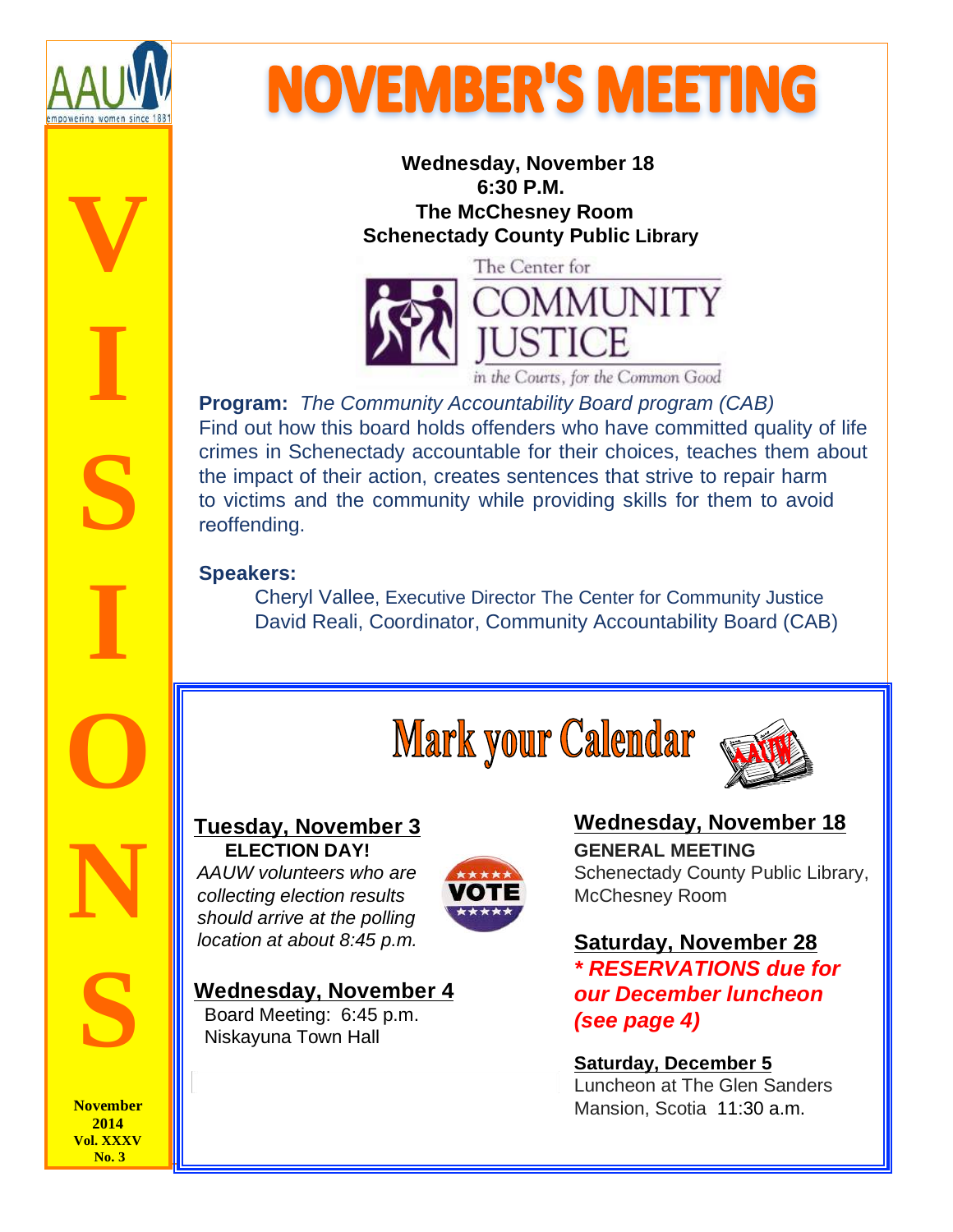#### **President's Message**



We certainly started the new season of AAUW activities with a wonderful September program. So many of you came - with delicious food to share and good cheer that I waddled away from the meeting. And many of you brought

guests, some of whom I hope will join our chapter. It was a great start to the year!

On September 26th, Miriam Cajuste and I attended the District IV Conference in Glens Falls. We both agreed that the topic - Food Insecurity - was a timely one. There was a panel presentation of how the Glens Falls and North Country area are dealing with food insecurity but there was discussion of the needs in other regions of the state, too. Particular mention was made of Bridges Out of Poverty, a book which maps out strategies for more effectively working to reduce food insecurity. The absence of good markets in poorer neighborhoods or within reach in very rural areas was one topic which elicited a lot of interest. Here in Schenectady, there is not one supermarket within walking distance in the neediest neighborhoods.

Edwina Martin, our state President, was there and she made a short presentation. Donna Seymour, Public Policy Vice President was there, too, and she suggested that AAUW members call or write letters to their state representatives because Governor Cuomo has not yet signed (as of 9/27/15) the paid Family Leave Bill.

I look forward to seeing you at our next General Meeting, November 18<sup>th</sup>.

#### **Eleanor Aronstein**



Many thanks to "Investigator" Robin Eddy who found a treasure trove of discounts that AAUW members are entitled to. We are 170,000 members and supporters strong across the U. S., so it's clear companies want to align with us.

AAUW offers a free prescription discount card and urges you to compare retail prices. Travel Smart is offering trips to a variety of destinations, as well as cruises, "hot travel deals" and last minute specials. Also, Office Max/Office Depot have up to an 80% discount program on some products. In addition, you will find magazine offers, Princeton Review rebates, information about Road Scholar trips, etc.

Simply get on the www.aauw.org website and use the search word "discounts" or go to http://www.aauw.org/membership/benefits.

#### **Pat Gregory**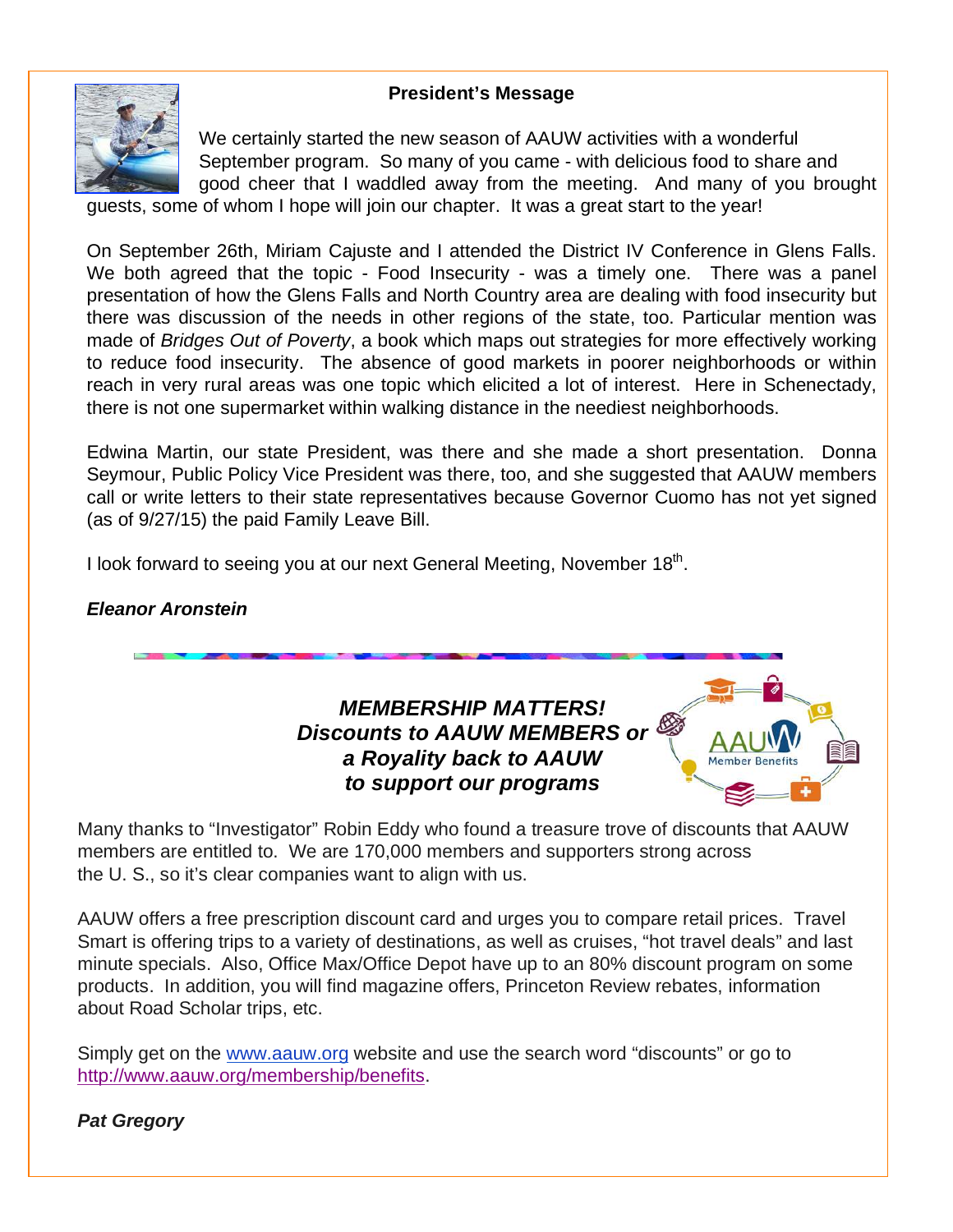#### **Public Policy PLANNED PARENTHOOD - FACT VERSUS FICTION**

Planned Parenthood has come under the eye of the political hurricane in Washington since several lawmakers are trying to defund the organization. There are many misconceptions concerning the services provided by Planned Parenthood. The organization has been one of the leading health care providers for women especially before the Affordable Care Act. It provides important health care services, sex education, and sexuality information. According to Planned Parenthood Federation of America, the organization has provided nearly five million people worldwide with the means to make responsible choices about their sexual and reproductive health.

The Annual Affiliate Service Census Report indicates that 38% of their services are for STI/STD testing and treatment for both women and men, 33.5% for contraception, 14.5% for cancer screening and prevention, 10.4% for pregnancy tests and prenatal services, 3% for abortion services, and 0.6% for adoption referrals and family practice services. It is important to note that not all Planned Parenthood services provide abortions since many do not. The organization is also involved in international activities. These international efforts have attempted to build global partnerships for the purpose of sharing ideas and professional expertise that connect health care and education with advocacy. In many instances, these efforts are vital women's health care needs such as cancer screenings, especially for low income women.

AAUW and Planned Parenthood share core health care values. They support increase access to quality preventive care, and lifesaving cancer screenings. It is important to take the politics out of women's health care. Politicians should not use these issues for their own political gain.

**~ Linda Rizzo**



At our September General Meeting, 2 SUNY Albany students, Julie Alford, a sophomore and Chrisel Martinez, a senior, enthusiastically recounted their experiences at AAUW's National Conference of College Women Student Leaders (NCCWSL) in Maryland this past summer. They were among almost 1,000 other college women from all over the country, representing diverse thnic and religious backgrounds. Sessions were focused on learning new skills and being inspired by outstanding women

leaders in medicine, technology, literature, theater, social outreach, education and business.

Julie and Chrisel are eager to recruit students on campus to pursue AAUW's aims. They also look forward to another AAUW/ UAlbany Elect HerTraining, which motived Julie to run for office last year and wine. Julie would like to intern at AAUW headquarters in Washington, D.C. next summer. **~ Janet Vine**

> **White House Launches "Heads Up America" Campaign to Promote a Community College Plan**

On September 9, at a Maycomb Community College in Michigan, President Obama announced his campaign "Heads Up America" plan to fund two years of free community college for Americans. To boost its launch, the speech featured appearances from celebrities such as Chris Rock and Kal Penn. Advertisements will be released across the country to make the public aware of the president's initiative. The final rule will January 11, 2016.  $\sim$  Janet Vine

> **Did you know:** New York City has a number of high schools with grades 9 through 14, incorporating 2 years of community college.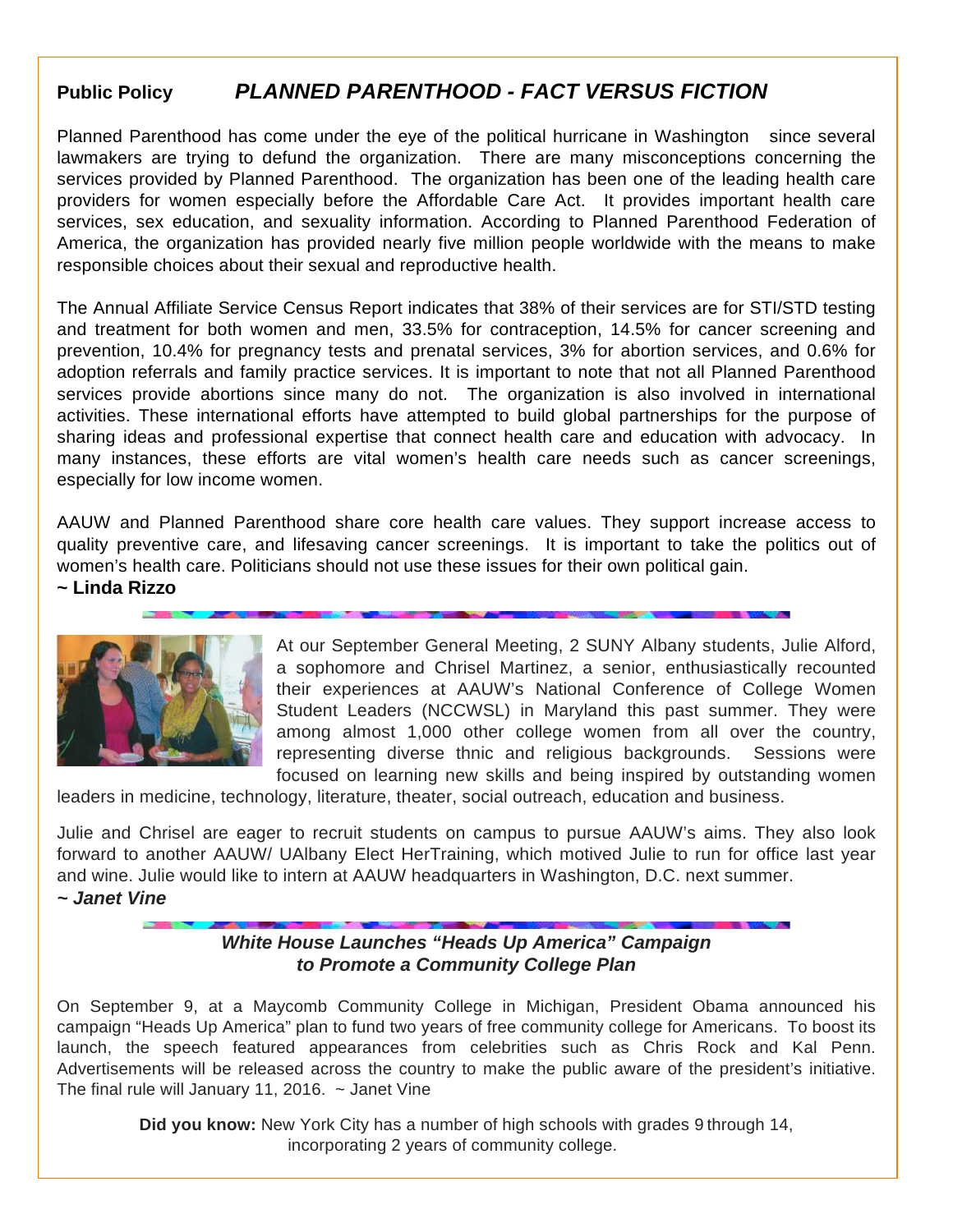

**Name\_\_\_\_\_\_\_\_\_\_\_\_\_\_\_\_\_\_\_\_\_\_\_\_\_\_\_\_\_\_\_\_\_\_\_**

#### **MENU**

Baby Greens Salad, Tomatoes, Cucumbers, Olives **Entrée:** Nantucket Chicken with Apple Cranberry Orange Dressing Market Fresh Vegetables, Potatoes and Rolls **Dessert**: Chocolate Layer Cake with Raspberry Sauce

Vegetarian and gluten-free meals are available. Contact Faith Weldon if your want this option at 399-0048 or fpweldon@gmail.com

**Cost:** \$25, includes tax and gratuity

Please make checks payable to **AAUW Schenectady Branch by November 29. Mail to:** Faith Weldon, 7 Marilyn Drive, Glenville, NY 12302

We will be having our popular wine raffle at the Luncheon.

## **Directory Updates**

Please add to your directory.

**On Page 13 Phyllis Budkas** 2135 Morrison Ave. Niskayuna, 12309 377-8734 abudka@nycap.rr.com

 **On Page 17 Karen Huggins** 11 Carrie Court Niskayuna, 12309 372-5128 khuggins@nycap.rr.com

**On Page 11: Diverse Topics meets at 1:30 p.m. on the third Monday of the month.**

**Address, Email and Phone Changes:** Please contact Pat Gregory, Membership VP with any information about yourself appearing in the current Directory that needs to be corrected. Contact Pat at 306-4171 or pgregor1@nycap.rr.com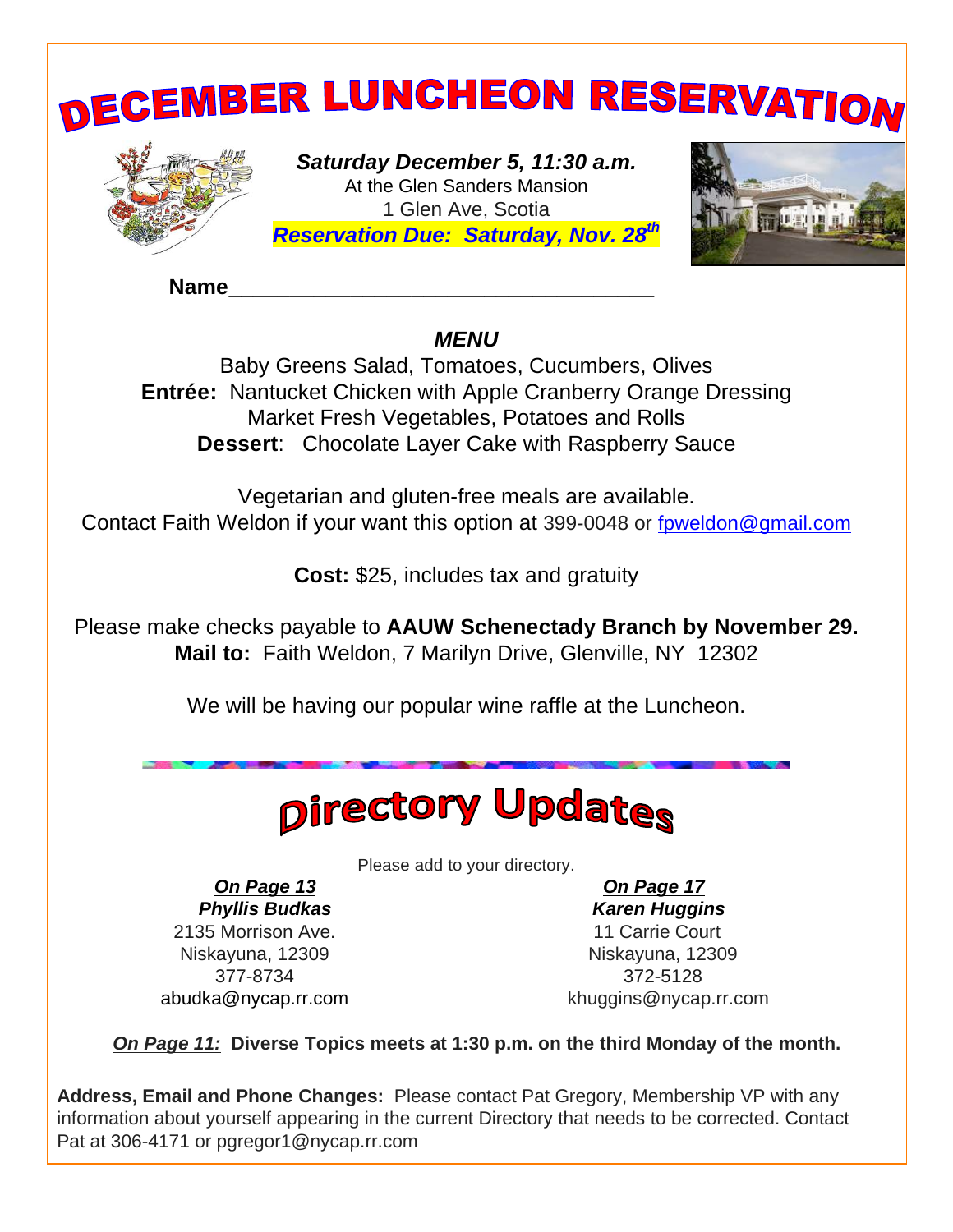

**Study and Interest Group Meetings for November 2015**

**If you're interested in attending a meeting, contact the leader.**

**Book Exchange 1** Leader: Marguerite Pileggi(280-5623) No regular meetings

**Book Exchange 2** Leader: Ellie Rowland (370-1958) No regular meetings



**Couples Gourmet**

Leaders: Jennie Pennington (372-7503) Jackie Mendini (869-3816) **November 13, 2015 7 p.m.** Theme: Hostess Favorites

Hosts: Betty Rose (399-8467) 19 Parkwood Drive, Burnt Hills

> Pat Terry (372-8431) 1059 Garner Ave, Niskayuna

**Diverse Topics** Leader: Gail Karl (393-7590) **November 16, 2015, 1:15 p.m.** Program: Luncheon Restaurant TBA

**Modern Literature** Leader: Joan Bergin (399-1861) Monday, November 9, 2015, **7:30 p.m. Book: The Girl on the Train Hostess:** Arlene Maranville(384-1639) Location: 1 Maywood Drive, Scotia Reviewer: Joan Bergin

**Mah Jongg**

Leader: Dottie Potchnik **Monday November 9, 1:30 p.m.** Hostess: Arlene Maranville (384-1639) Location1 Maywood Lane, Scotia

**Monday November 23, 1:30 p.m.** Hostess: Gail Puckette (399-7369) Location: 28 Via Maria Drive, Scotia

#### **Quilting**

Leader: Marguerite Pileggi (280-5623) **November 17, 2015, 7:00 p.m.** Program: Table Runner Hostess: Bobbie Richardson (346-6697) Location: 1417 Fox Hollow Road, Niskayuna

#### **Science Topics**

Leader: Emily Hart (371-3229) **November 2, 2015 7:30pm** Program: Nancy Walden Hostess: Julie Burgess (393-9887) Location: 2165 Appletree Lane, Niskayuna

#### **Varied Interests**

Leader: Arlene Maranville (384-1639) **November 12, 2015, 12:30 p.m.** Program: Chair Yoga Hostess: Pat Buczkowski (372-3893) Location: 23 Haviland Drive, Scotia

#### **Serendipity**

Leaders: Jennie Pennington (372-7503) **November 12** A trip to the Clark Museum and Lunch Leaving Schenectady at 9:00 a.m. Returning about 4:00. Museum admission: \$20. Contact Jennie if you're interested in going.

Word Games: Leader: Eleanor Aronstein (265-2500) Please call if interested

## **Quote of the Month**

"When you come to a fork in the road, take it."

> **Yogi Berra**  (May 1925-September 2015)